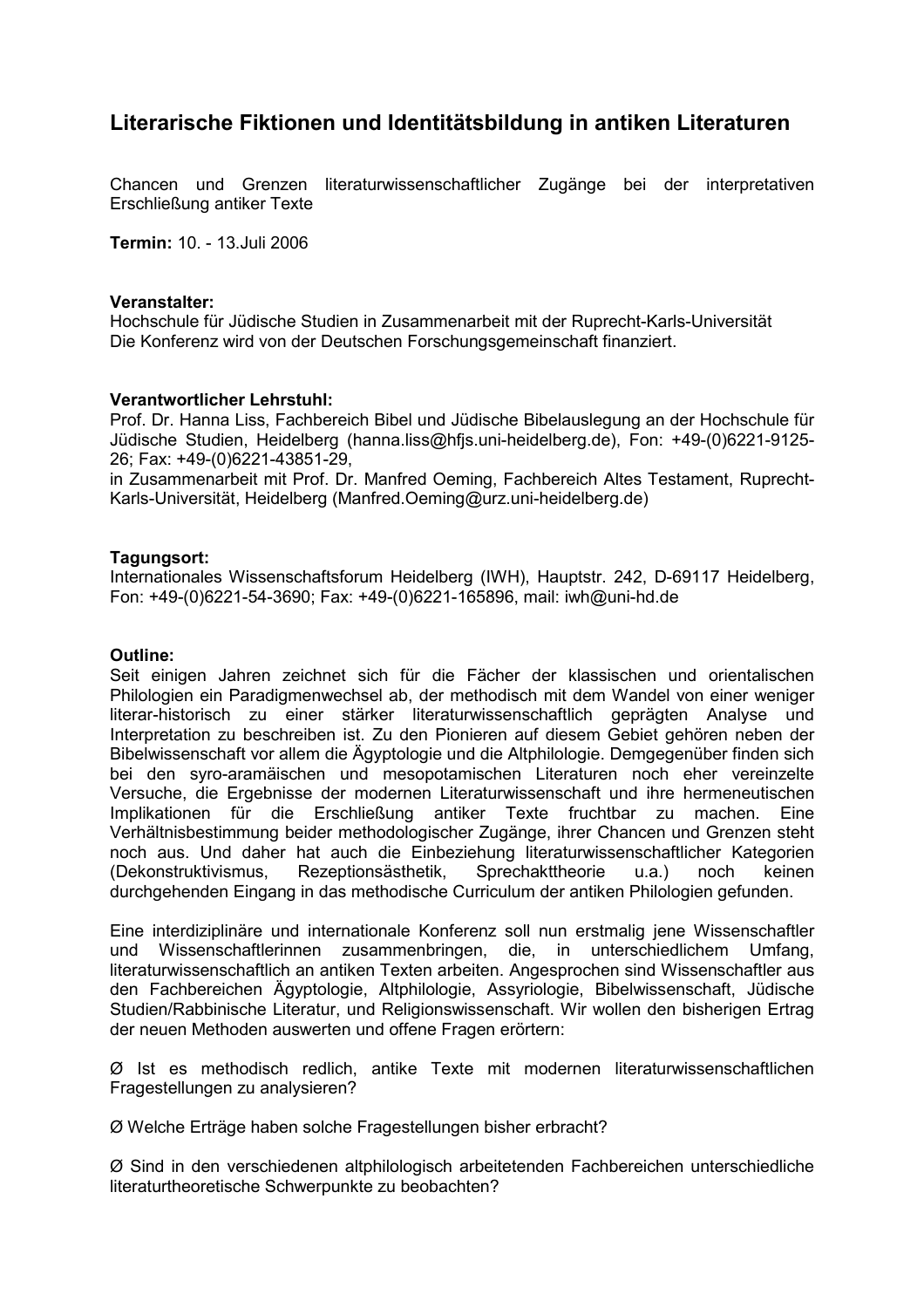Inhaltlich betreffen diese methodologischen Erwägungen über literaturwissenschaftliche Zugänge zu antiker Literatur eine ganze Reihe derzeit intensiv diskutierter Themen, deren Ergebnisse in der einen oder anderen Form wiederum Auswirkungen auf das literaturgeschichtliche Verständnis einzelner Texte und ihre kontextuelle Verortung im Kanon antiker Literaturen haben:

Ø Inwieweit können antike Rechtstexte als Literatur verstanden und bearbeitet werden?

Ø Können (und dürfen) priesterliche Literaturen als fiktionale Texte verstanden werden?

Ø Welche Zusammenhänge bestehen zwischen Dichtung und Identität, Poesie und Ideologie u.v.m.

# **Teilnehmer und Teilnehmerinnen:**

Vortragstitel und abstracts werden laufend ergänzt.

# **Nehama Aschkenasy**, University of Conneticut

## **From Aristotle to Bakhtin: The Book of Ruth and Genre Theory**

Reading the Book of Ruth in light of the theories of drama and the conventions of the theatre, ancient and modern, means interpreting the scriptural text against its grain. Yet more than any other biblical tale or cycle of tales, Ruth lends itself to the dramatic genre by virtue of the centrality of its dialogue and its narrator's limited omniscience. Such a study can serve as an example of the benefits as well as limitations of deconstructing the biblical story by placing it within the context of genre theory.

This paper studies Ruth in the light of the long history of dramatic tradition, paying special attention to Aristotle's Poetics and the classical practitioners of drama, Shakespearean comedy, and Moliere's theatre, as well as to modern theories of the tragic and the comic, including Henri Bergson's, Freud's, Northrop Frye's, Dorothea Krook's, and Bakhtin's. It will argue that Ruth meets the major criteria of the dramatic form, such as Aristotle's requirements of the "unity" of the plot and its pyramid structure, Shakespeare's understanding of comedy as verging on the tragic, Frye's conception of comedy as "the Mythos of spring," and Dorothea Krook's mappings of the elements of tragedy, beginning with an "act of shame and terror" and concluding with "affirmation." Ruth emerges as comedy in the best sense, that is, as tragedy in reverse, featuring the main components of tragedy yet with a happy, rather than catastrophic, denouement, and offering scenes in which trickery, the unexpected, the incongruous, and human frailty coalesce to evoke laughter and a sense of merriment. Further, uncovering the sources of laughter and humor in this tale reveals a rebellious, liberating voice, in line with Freud's understanding of humor, and even lends a subversive and antinomian timbre to it, in line with Bakhtin's theory of comedy. The comic mode allows for an irreverent perspective on the elderly patriarch and thus on patriarchy, and elevates the female figures to the role of the conscious creators of the comic spirit rather than its victims. Contrary to tradition, which placed the tale as a solid link within the historic continuum of Hebrew society, reading Ruth as comedy exposes the antiestablishment and destabilizing tenor of the tale.

**Jan Assmann**, Konstanz/Heidelberg (emer.) **Opening lecture**  Abstract liegt noch nicht vor

**Adele Berlin**, University of Maryland, Maryland **The Concept of Exile in Postexilic Biblical Literature**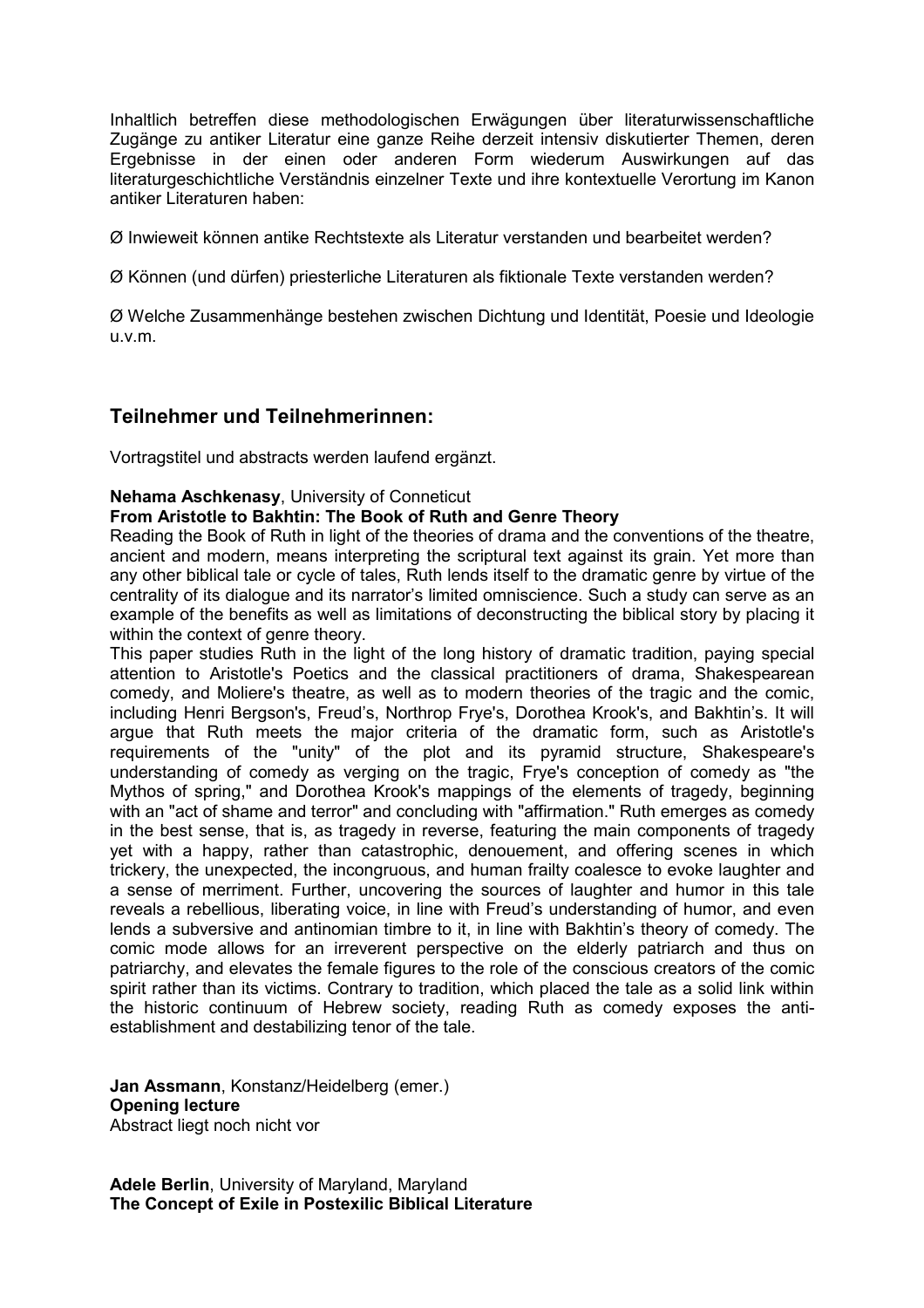The idea of exile forms a central aspect of postexilic Jewish identity. In fact, postexilic Jews view themselves as living in an on-going exile, whether they are in the Land of Israel or in the Diaspora. This paper will discuss the exile as a concept, as opposed to a historical event, and will investigate the literary expression of this concept in selected biblical texts.

# **Dagmar Börner-Klein**, Universität Düsseldorf

**"Tell me who I am". The Alphabet of Ben Sira and its Place within Rabbinical Literatur**  With the Alphabet of Ben Sira, the reader is confronted with a genre of literature which does not have an immediate comparison in any other literal Hebrew work of that time. Therefore, the whole range of possible interpretations has to be taken into consideration, before classifying the work. In contrast to earlier classifications, I will read the Alphabet as a critique of rabbinic hermeneutics without any intention on being comical or frivolous.

This new reading of the Alphabet of Ben Sira has to address the methodological problem that "a work … directs the public´s response" but it is not arbitrary: "there are right ways and wrong ways … of reading".

In his Encyclopaedia Judaica article on the Alphabet of Ben Sira, Yosef Dan characterizes the Alphabet of Ben Sira as  $\alpha$  ... satirical work, written probably in the geonic period in the East ... one of the earliest, most complicated and most sophisticated Hebrew stories written in the Middle Ages" (EJ 3:548). On the other hand, David Stern, Norman Bronznick and Mark Jay Mirsky –– explain the style of this work as an 'aggadic midrash' which "treats various biblical characters and rabbinic motifs irreverently, at times to the point of inanity. … In fact, parts of 'The Alphabet' clearly parody not merely the genre of aggadah but specific passages in the Talmud and midrash." They conclude: "Indeed, 'The Alphabet' may be one of the earliest literary parodies in Hebrew literature, a kind of academic burlesque – perhaps even entertainment for rabbinic scholars themselves – that included vulgarities, absurdities, and the irreverent treatment of acknowledged sancta." (D. Stern, M.J. Mirsky, Rabbinic Fantasies, New Haven, London 1990, 167f.)

My claim is that both classifications of the Alphabet of Ben Sira - as a parody and as a satirical work – need to be reconsidered. Both classifications appear to give evidence of the hermeneutic circle: they reflect the readers' presumptions and expectations about the text.

# **Ute E. Eisen**, Justus-Liebig-Universität Gießen

# **Fiction in Early-Christian Literature? The Acts of the Apostles as Test Case**

The category of "fiction/fictionality" is seldom employed in the interpretation of Early-Christian literature, necessitating a deeper discussion of its relevance to New Testament exegesis. Citing as examples the Acts of the Apostles (and the apocryphal Acts), this paper examines whether fiction/fictionality may be a productive concept in understanding Early-Christian literature. The Acts of the Apostles relate inter alia events which are likely not historical, but nevertheless are important in narrating the beginning of Christianity. How can we explore this concept in terms of literary theory? What theological implications does it have? The analysis of selected texts points to a more exact formulation of the concept.

## **Dorothea Erbele Küster**, Kampen/Heidelberg

## **Writing as an Act of Offering. Lev 1-7, a Ritual Text or an Example for Fictional Literature?**

Das Interesse an den Opfergesetzen in Lev 1-7 in der (deutschsprachigen) alttestamentlichen Exegese kreist vor allem um die literarkritische Einordnung und die formgeschichtliche Bestimmung der Texte (als Ritualtexte). Über ihre theologische Funktion ist damit noch wenig gesagt. Auch bleibt unklar, warum die Texte in Situationen jenseits des Kults rezipiert werden.

Eine literaturwissenschaftliche Lektüre lenkt das Augenmerk auf die Leerstellen in den Opferbestimmungen und damit auf die Schwierigkeiten einer (rituellen) Realisation dieser Texte. Nicht zuletzt läßt die Analyse der literarischen Verortung der Texte deren fiktiven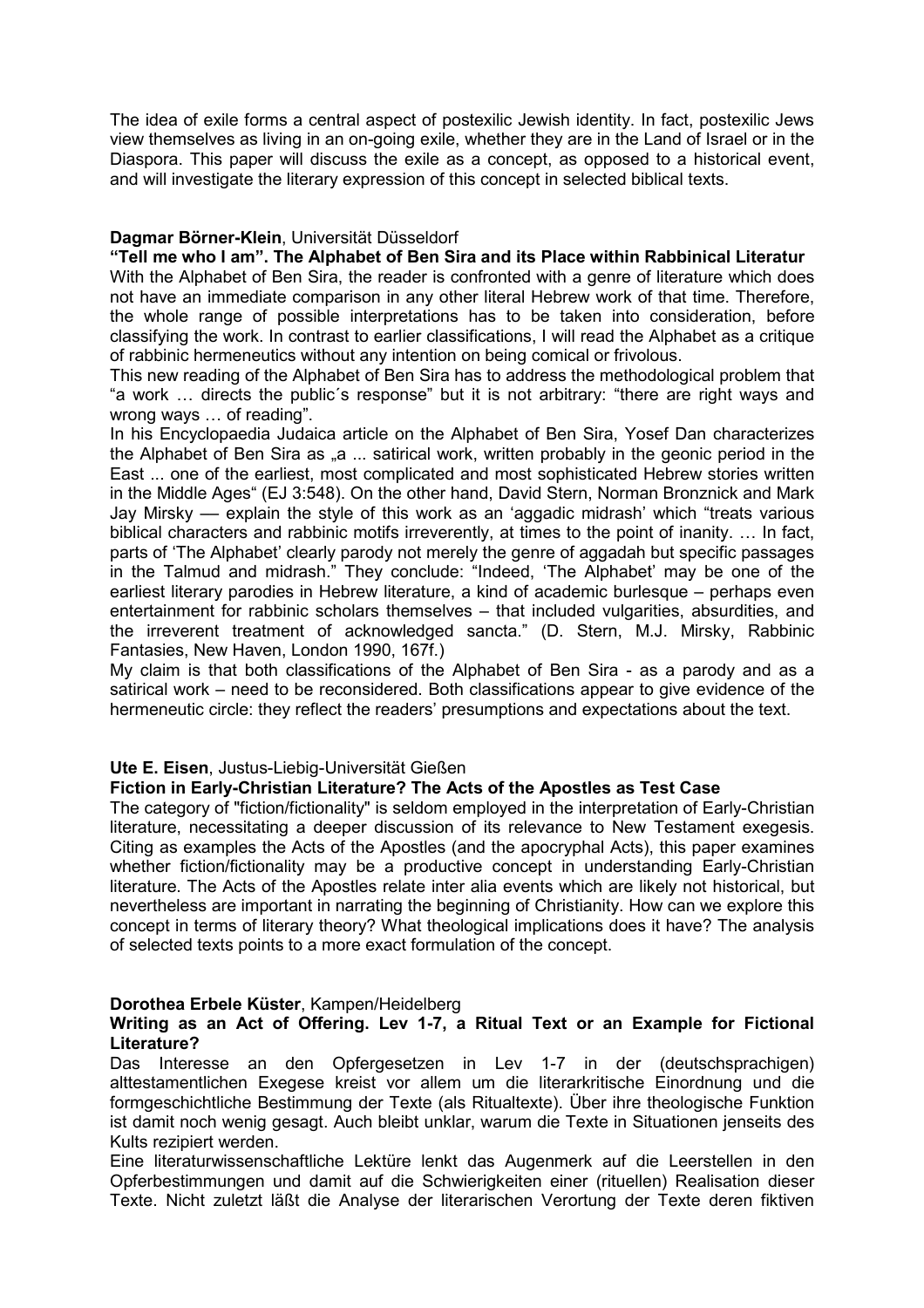Charakter und deren identitätsstiftende Funktion in einem Kontext jenseits des Tempels bzw. der Kultpraxis sichtbar werden. Im Niederschreiben der Anweisungen für die Opfer vollzieht sich das Ritual selbst. Auf ihre Tragfähigkeit hin wird diese These in der gemeinsamen Lektüre/im Lesen der Texte, geprüft. Gefragt wird damit nicht nach der Wirklichkeit hinter den Texten, vielmehr wird der Raum, den die Texte, in diesem Falle die Opfertorot, im Schreiben und Lesen eröffnen, analysiert.

## **Jan P. Fokkelman**, Universität Leiden, Leiden **Crisis and Identity, Job 29-31**

The decisive contribution to the debate proper in the book of Job is offered by the hero and consists of three poems, the chapters 29-31. They hang together as a triad and are the climax of the debate. Ch. 29 is a poem of hindsight; in it, Job gives a last and full picture of his former life: happiness, wellbeing and high reputation. Ch.30, about his present suffering and humiliation is the opposite. In ch.31, not by chance the longest poem of the book (forty verses, showing many kinds of numerical precision), Job wrestles with this crisis in his life and convictions. He refuses to budge. Accordingly, his very last words (in 42:6) deserve a new rendering and our image of Job will be quite different from the usual one.

# **Christoph Hardmeier,** Ernst-Moritz-Arndt-Universität, Greifswald

# **Preserving orality – Emergence and Functions of Biblical Literature beyond Fiction and Construction of Identity**

First it will be reminded that we have to be careful to transfer modern concepts of literacity to ancient literatures and to biblical books in particular. The communicative functions of writing and the ways of using the medium of written language are too manifold to learn from the high elaborated literacy of our times whithout thinking. Thus we have to investigate and reconstruct these functions of written language out of the transimitted literature itself. The second part gives some examples for how and why orale performance is preserved in literary works of the bible like the book of Rut or Job and in the tora of Deuteronomy 1-30 in a highly extensive way. The third part then sketchs a methodological approach to reveal such functions of biblical literature based on textpragmatical theories of communication in written language.

# **Irene de Jong**, Universiteit Amsterdam

# **Narratology and the classics: an overview and two examples**

This paper will start with an introductory section on modern theory and the classics. Classics has been slow in adopting modern theory, but the last decades have seen a rapid catching up. One of the modern approaches which has been most widely and succesfully adopted is narratology. It would seem that the consistent terminology of structuralist narratology has greatly appealed to classical scholars, steeped as they are in the rigor of ancient rhetorical terminology.

In the second and main part of the paper I would discuss two of my recent narratological projects.

The first project is the Narratological Commentary on the Odyssey (Cambridge 2001). Whereas traditional commentaries are comprehensive and micro-textual, this commentary focuses on one aspect of the text, its narrativity, and also pays attention to the meso- and macro-levels.

The second project is the multi-volume literary history of ancient Greek (narrative) literature, which I am currently editing and of which one volume has appeared (Narrators, Narratees, and Narratives in Ancient Greek Literature, Leiden 2004). Instead of dealing with 'the man and his work', this narratological history analyses the use by different authors working in different genres of central narrative devices, such as the narrator, focalization, time, characterization.

I hope to demonstrate how the application of narratology can give new dimensions and forms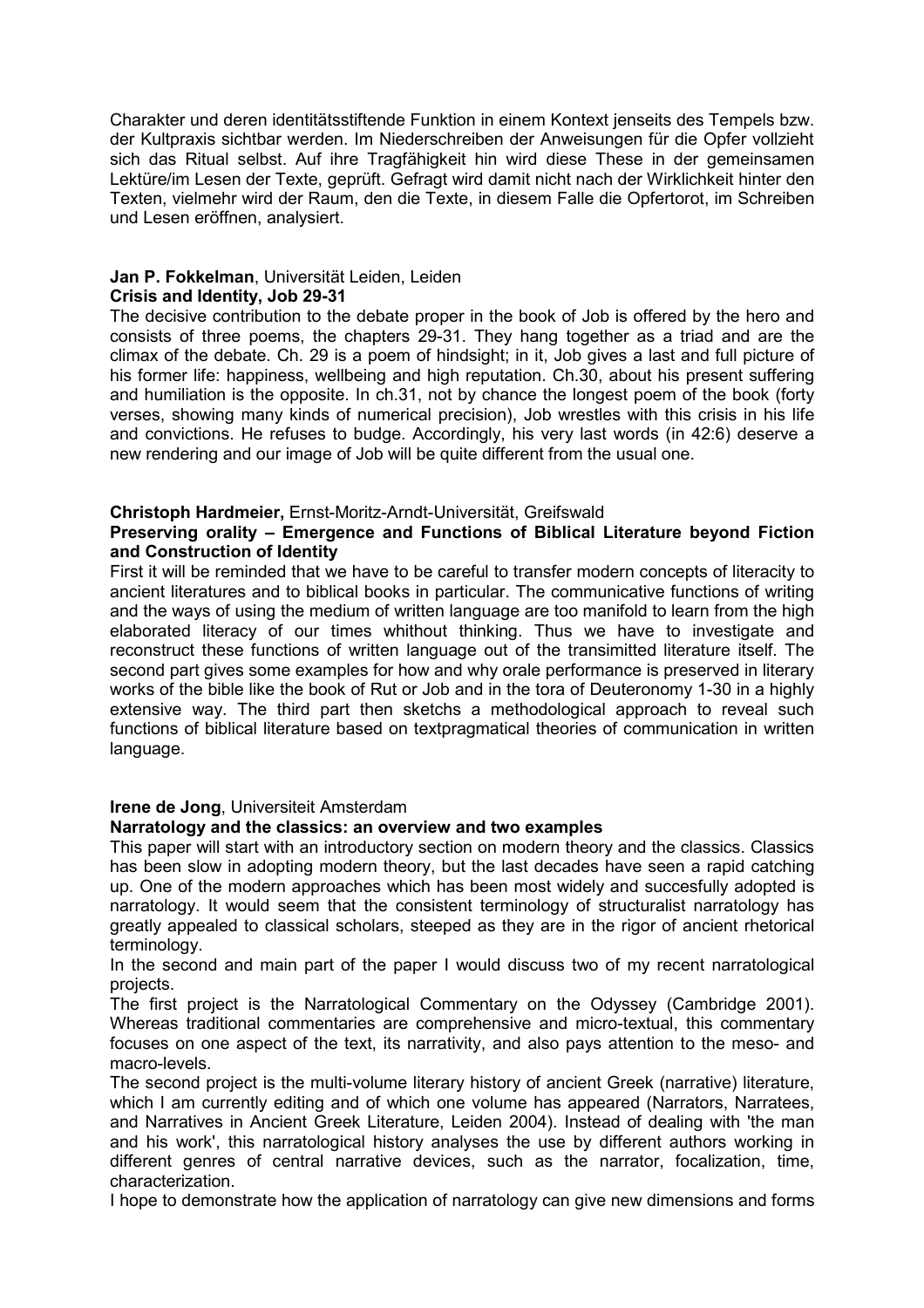to traditional scholarly tools, such as the commentary and the literary history, and lead to new questions and insights.

## **Admiel Kosman**, Uni Potsdam

## **From Literature to Theology: The New Literary Reading of the Talmud and its Implication to a New Understanding of the Spiritual World of the Sages**

One of the claims that was prominent in the new feminist readings of the Bible (for example in Trible's books) is that the chauvinists character of the bible in mainly the outcome of the male commentators efforts to explain the text as if the text is aimed to show the inferiority of women - while close reading of the bible text itself will show the opposite. Following that, I would like to show that the same problem exists in the readings of the designed stories in the Talmud.

However, here I am interested not only in the fact that the commentators of the Talmud had a permanent tendency not to except plainly Talmudic texts if they might be interpreted as declaring any superiority of a women - but rather to show that any spiritual capacity that the Talmud itself attributed to women was denied totally by the commentators cunning explanations in the middle ages. That claim would shed some light on the Theological side of the Aggadic sage's inner world, and on the unique perception of the terms God, Torah, and spirituality in the Talmudic literature.

**Gerrit Kloss**, Ruprecht-Karls-Universität, Heidelberg Abstract liegt noch nicht vor

# **Joachim Kügler**, Universität Bayreuth

# **When the Gospel is fiction ...: The theological problem of reading the gospels as literary fiction**

For more than 30 years, New Testament studies have looked at literary criticism as its prime partner. Especially the reader-response-criticism (in German "Rezeptionsästhetik") has had and still has great influence on reading the narratives of the New Testament (i.e. the four gospels and the acts) as literary texts i.e. als fictional texts. Within the theological context , this result(s) seem to be a big problem, as the gospels themselves (esp. Luke and John) claim to represent historical reports rather than fiction (myth). Important theologians like Josef Ratzinger even claim that understanding the Gospels as fiction ("mere" fiction) result in conceiving theological entities (even God Himself) as fiction. How, then, can such a theological problem be solved?

#### **David Kraemer**, Jewish Theological Seminary, New York **The Babylonian Talmud as Literary Fiction**

For centuries, the Babylonian Talmud was read as representing the debates of rabbinic academies in Sassanian Iraq; at times, it was even described as a virtual transcript of those debates. In recent times, it has come to be recognized that the Babylonian Talmud is nothing of the sort. Rather, it is a fiction—a constructed, formulated dialogue emerging from the schools of relatively late (6th century) author-redactors.

Moreover, the sensibility informing the formulation of the Talmud's dialogues—even those whose focus is rabbinic law—is distinctly "literary." That is to say, readers may recognize in the Babylonian Talmud's formulation elements of style and flourish the meaning of which is best accessed by applying the lens of the literary critic.

In my earlier work, Reading the Rabbis: *The Talmud as Literature,* I examined eight selected Babylonian Talmud texts employing the approach (primarily) of reader-response criticism. In this paper, I return to the argument made there, re-affirming the power of the approach exemplified there by application to new examples.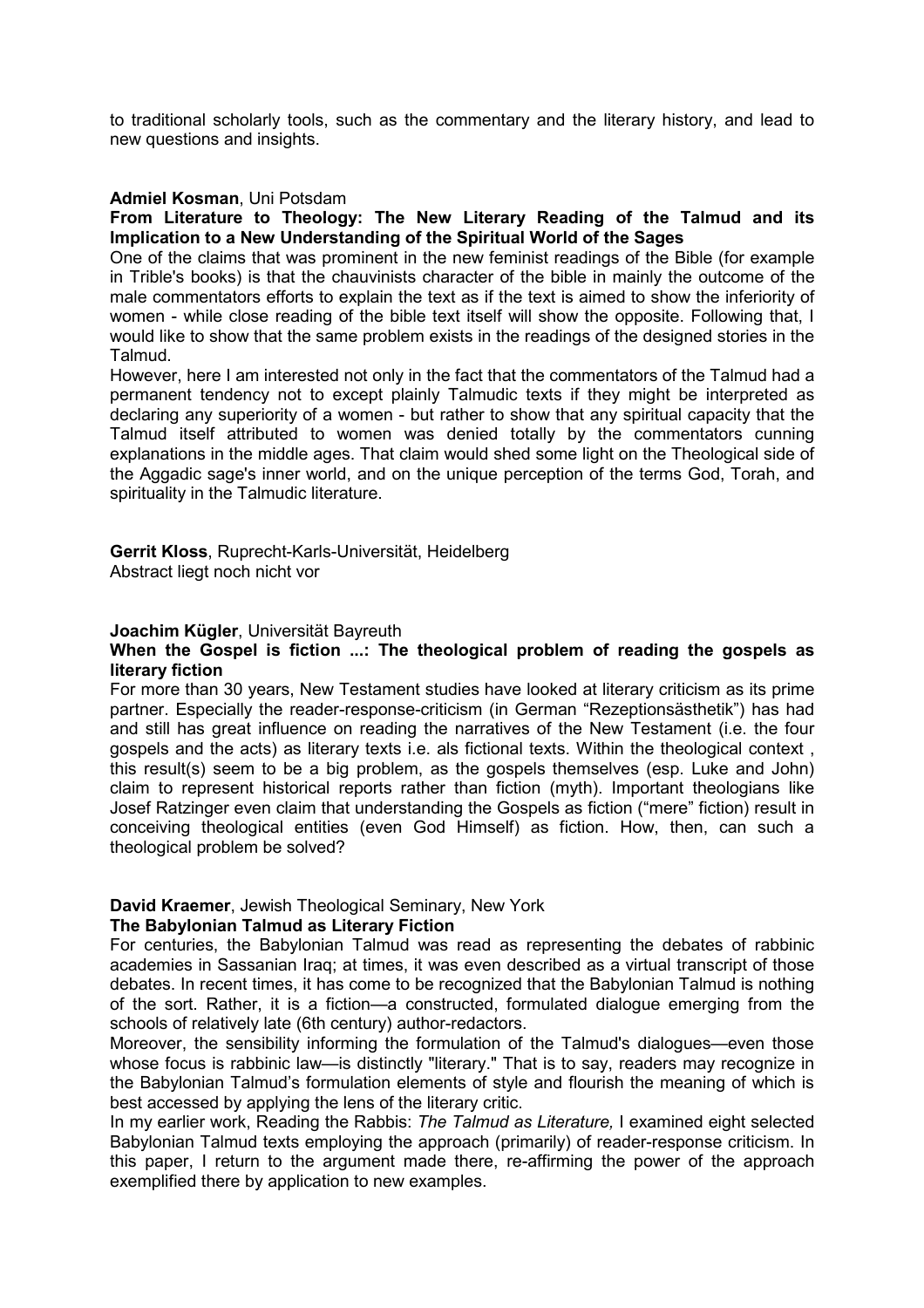## **Francis Landy**, University of Alberta **Where is Isaiah in Isaiah?**

The problem is this: Isaiah, like all prophetic books, foregrounds the personality of the prophet and the prophetic experience, especially but not only in its first part. As Peter Ackroyd long since pointed out, this personality is a literary and rhetorical construct. Moreover, in the last decades historical-literary scholarship has tended to disavow the search for the authentic message of the prophet in favour of a consideration of the book as a conscious composition of scribal communities, predominantly in the Persian period. Isaiah was the subject of some of the earliest and best modern literary-critical readings of the Bible, especially by Luis Alonso-Schökel.

Literary criticism both collaborates with recent historical criticism, and has very different interests: in aesthetics, figurative language, inter- and intra-textuality, and the entire sensual, emotional, and semantic import of the work. Furthermore, literary-criticism tends to resist monothetic simplicity, as assumed by the historical-critical tendency to assign different ideological points of view to different compositional strata. Real people wrote these texts out of their most passionate concerns, with a rare verbal brllliance, poetic craftsmanship, and imaginative and intellectual complexity. Furthermore, the prophetic narrative, selfauthentication, resistance to and acceptance of his mission are an intrinsic part of the mission itself.

In this paper, I will be concerned with the prophetic personality as mediated in the texts, and with the traces of the human beings who created them. At the same time, the identity of the prophet/poet is complicated by the ventriloquism whereby he becomes a medium for God, by his different personae e.g. as female singer, by his literary shaping and his adaptation to a tradition. A prophet, like all of us, is a product of and speaks for a culture. Further layers of complexity are introduced by the innumerable voices that compose the book, by the communities that received and inflected it, and the readers who imagine and adopt the author's voice, real and/or implied. One may think of it, perhaps, as a poetic voice that passes through many bodies and cultures, in many different forms. This will not provide a unified text, and certainly will transgress the textual boundaries, but it will suggest an approach to the text as a human document, with an impress of a personality or personalities, which is also a collective witness.

# **Gerald Moers**, Universität Göttingen, Göttingen

# **The reception of literary theory in Egyptology: an overview**

The interplay of literature(s), literary studies and literary theory becomes more and more apparent to be a specifically historical and also – originally at least – European one. While contemporary literary studies therefore begin to silently dismiss literary theory as their leading discipline, as Hans Ulrich Gumbrecht has put it recently, some of our academic disciplines which are concerned with the ancient Mediterranean worlds and their textual heritage are still eagerly importing – others are just starting to do so – the aims, methods and interpretative strategies of diverse theories of literature which all have in common that we thought them to be metahistorically and transculturally valid. If however, as it becomes more and more clear, there is no metahistorical or transcultural notion of literature to be produced by literary theory at all – especially the concept of world literature is the most historically and culturally bound of all of these concepts – how can we intermediate between theories and textual objects which do not have anything in common except for being brought together by individual scholarly purpose at first and by institutionalized academic practice in a second step?

Of course this poses a severe if not fundamental methodical problem that at least all of us in Egyptology are far from resolving. A first step to become aware of the inherent problems of our everyday practice may however be to take a step back from simply using the theories at hand and instead to reflect on their historical conditionality. Only after it becomes evident what it means to appropriate modern concepts with all their cultural implications for ancient non-European texts as for example fictionality or theories of reception, we can decide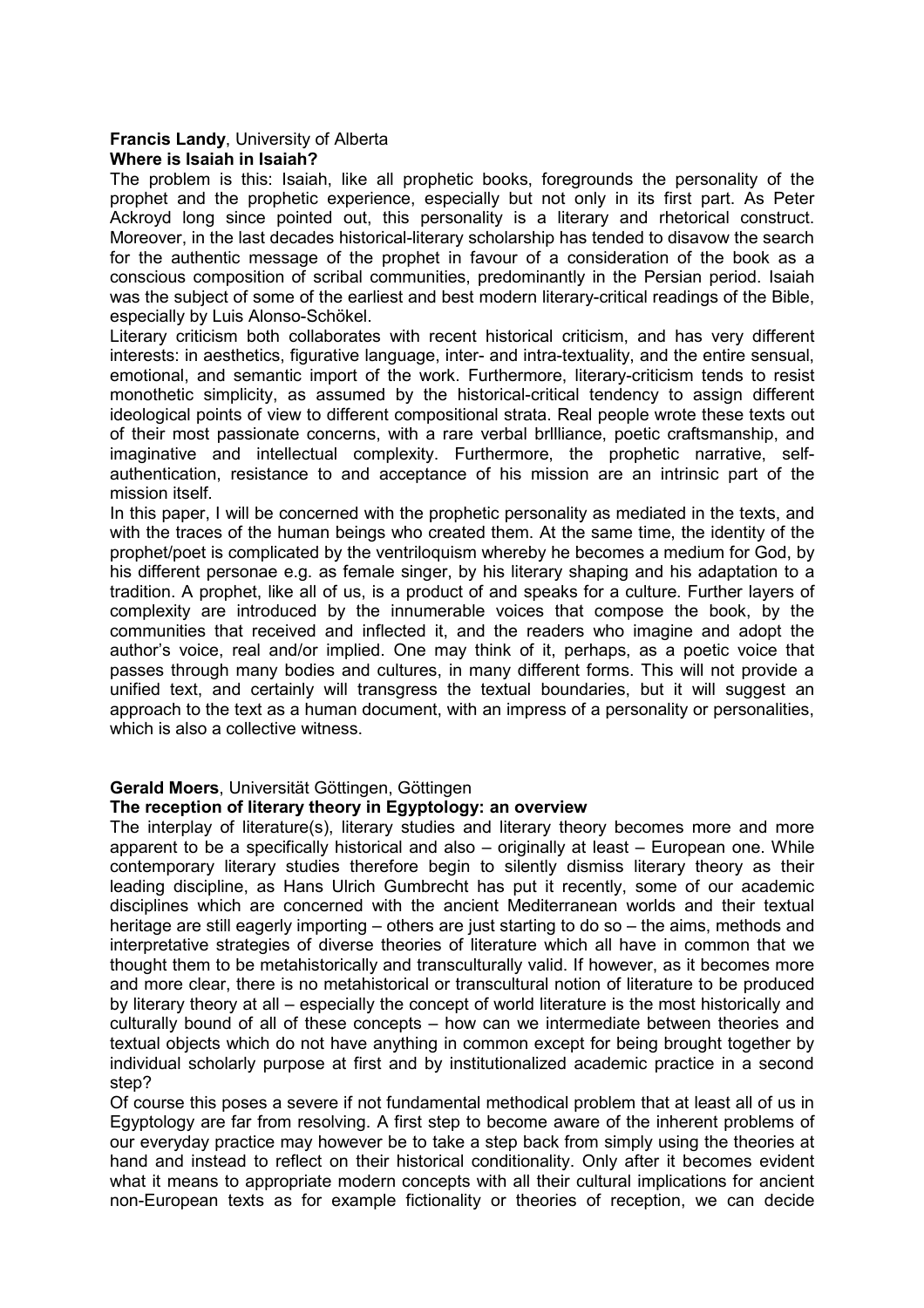whether it makes sense to do so at all.

We should therefore ask for the surplus of our methods of interpretation not only in terms of the texts that existed quite well for several thousands of years without our theories but especially in terms of ourselves as "Geistes-" or "Kulturwissenschaftler" who have to explain to our contemporary non-academic environments quite precisely why we are doing what we are doing.

## **Melanie Möller**, Ruprecht-Karls-Universität, Heidelberg

# **The Powers of a Lost Subject. Reinventing Poet's Identity in Catullus, carmen 8**

This poem is by no means merely the melancholy manifesto of a poet unhappily in love, as most interpreters have believed, but rather is to be read as the self-reflective, poetic subject's attempt to emancipate himself. I will attempt to demonstrate this in a close reading of the poem with reference to (post)modern theories of the subject and the author (esp. M. Foucault, G. Agamben). In carmen 8, the poet attains his poetic identity by transforming his love for "Lesbia", disguised as autobiographical material, into poetry and at the same time attempting to distance himself from the apparently defining substance of his poetry, his genius "Lesbia". By means of this struggle, artificial and strategic as it is, the poet develops and achieves an emphatic particularity, an unmistakeable and therefore unique status.

Catullus' poetic gesture consists, to quote Agamben, in "staking his life on his work"; since this poetically risked life becomes inflamed by a fictitious love, the author Catullus remains unreachable – in so far as he, as a "real individual", evades the reader's grasp and can be described only from a functional perspective (Foucault).

## **Barbara Porter**, The Casco Bay Assyriological Institute, Chebeague Island

#### **Ancient Writers, Modern Readers, and King Assurnasirpal's Political Problems: An Exploration of the Possibility of Reading Ancient Texts**

My paper will explore the particular case of Assyrian royal inscriptions and how they have been read, using as an example the case of Assurnasirpal II's inscriptions, carved on the stone walls and floors of his throneroom and also carved on the walls of the temple of the god Ninurta, which was part of the palace compound. The temple inscription was the first to be discovered and was treated as a "simple statement of fact," describing events in the reign. Its early publication, and its acceptance as a "factual" account of the reign, were important in creating the widespread understanding of the Assyrians as a violent and merciless people, lacking in any political subtlety or diplomatic skill. The quite different "standard inscription" of Assurnasirpal, displayed hundreds of times on the walls of the throneroom and other public rooms of the palace, were taken as summaries of the temple inscription (despite striking differences). Assurnasirpal's reign has been to a large extent assessed in the light of those documents taken as "factual" reports, with very little discussion of their intended purpose and audience; of who actually had access to them or could understand them, of the relationship of their "message" to the visual "texts" that accompany them.

I would like to explore their nature as "speech acts," in the case of the palace inscriptions, as a set of associated texts and pictures integrated to create for visitors to the throneroom a carefully constructed experience intended to communicate certain messages to visiting vassals and tributaries and somewhat different messages to the court and king. The throneroom texts and pictures represent, to my mind, a complex "propaganda" (in a nonpejorative sense) directed at several audiences and sending a complex message of friendly persuasion, intimidation, and for the Assyrian ruling class, self-reassurance.

## **Manfred Oeming**, Ruprecht-Karls-Universität, Heidelberg

**The Image of the Persian Kings in Chronicles/ Ezra /Nehemiah – the Interplay of Historical Fact and Literary Fiction**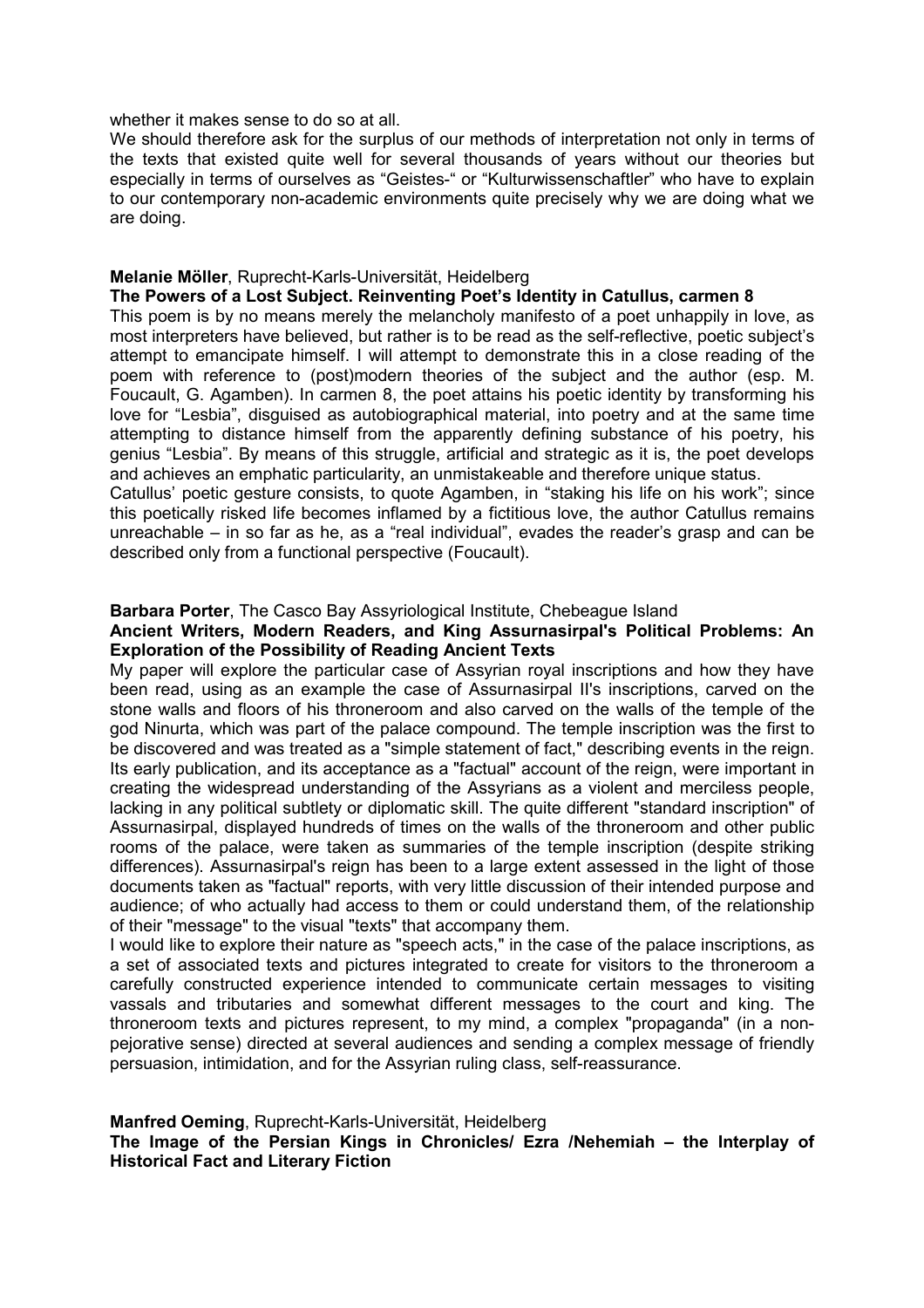## **Frank Polak**, Tel Aviv University **Sociolinguistics and the Socio-Cultural background of Classical Biblical Narrative**

The language forms used by the biblical narrators are indicative of their socio-cultural background. Narratives from the Achaemenid period (Corpus A) include many features belonging to the scribal register, and Aramaisms in the fields of administrative and commercial practice. These narratives reveal a clear preference for features that according to cross-cultural linguistic analysis (Chafe; Halliday) are typical of written language (long noun groups, hypotaxis, elaborate syntax). Thus, corpus A reflects the scribal culture of the Judean provincial chancery under the Babylonian and Persian domination.

Stylemes of this type are also much in evidence in texts from the seventh and early sixth Century B.C.E.: Deuteronomy, the Jeremiah Vita and parts of the book of Kings (Corpus B), but Aramaisms and other features of Late Biblical Hebrew are not or scarcely attested. Writing and written documents are central to this corpus, which thus reflects the scribal chancery of the late Judean monarchy, also the locale of ancient Hebrew inscriptions, e.g., the Siloam text.

Large sections of Genesis, Exodus, Samuel (and Judges) are not characterized by an administrative background of this kind (Corpus C). This corpus is dominated by short clauses in which long noun groups, elaborate syntax and hypotactic clauses are extremely rare. This style fits the typology of spontaneous spoken discourse (Miller-Weinert, Chafe, Halliday), and thus seems close to oral narrative. These narratives, then reflect a predominantly oral culture, as also indicated by dialogued interaction and negotiations.

In the world represented by this corpus, public discourse is significantly conducted by word of mouth, even in official/semi-official and literary context (singing and speaking by Moses, Deborah, David, Solomon, and patriarchal covenant). If writing is not related to the divine sphere, it is mainly connected to ominous orders and intentions (the Uriah letter, or the list of culpable town magnates).

The social and cultural importance of narrative in a predominantly oral society is indicated by the royal correspondence from Mari (around 1770 BCE), in which the reports of many official envoys, army commanders and other royal officials, written in Old Babylonian but originally enunciated orally in 'Amurrite' or some Northwest Semitic vernacular, are formulated according to narrative conventions that are very close to Biblical Hebrew narratives in corpus C. Some of those reports even preserve the diction of spontaneous spoken discourse. Accordingly in a predominantly oral society the culture of narrative is closely related to those complex functions of a developed society, which in a literate society are fulfilled by written texts.

# **Ronen Reichman**, Hochschule für Jüdische Studien, Heidelberg

# **"Language games" in early rabbinic legal Texts**

As to the fact that the conference is interested especially in methodological considerations regarding the application of modern literary approaches to ancient literary texts, it will be interesting to focus the question in my field of research on the formative period of halakhic discourse in the rabbinic literature and to make some general remarks on structures of rabbinic argumentation, their so-called *Sitz im Leben* and their relevance as to practical application of law. The paper will pay special attention to a dialelctical form in early rabbinic Midrash, which certainly represents an interesting form a literary fiction.

*Short abstract:* One could apply the notion of "Fiction/fictitious literature" to a large variety of texts within rabbinic literature. Denoting "literal fiction" in the case of purely halachic texts should, however, be methodologically restricted to fictional representations of a reality of legal discourse, a common form of transmission that forms a rhetorical persuasive way to introduce virtual mode arguments and their counter argumenents.

This kind of literal fiction, a sophisticated form and kind of a "language game" (Sprachspiel), is represented in a unique literary entity in early rabbinic works, the halakhic Midrash to Leviticus, called Sifra. We will discuss the anonymous dialectical argumentation and explore the theoretical interest underlying it. We will conclude with some general